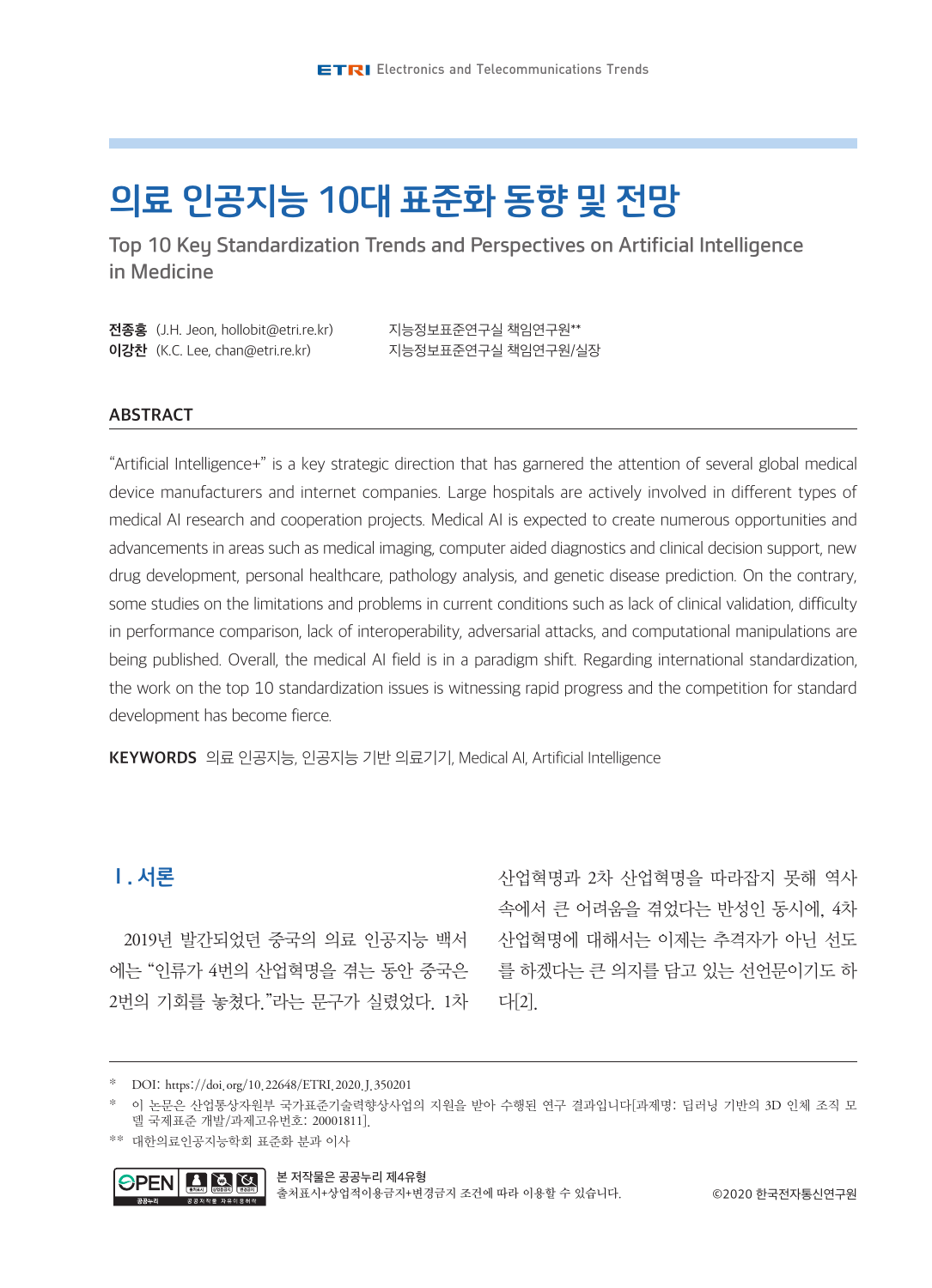러다임과 함께 인공지능 기술을 핵심 필수 경쟁력 수 있을 것으로 전망되기 때문이다. 으로 판단하면서 인공지능 기술 경쟁력 확보를 위 한 다양한 정책을 추진하고 있다[3,4].

인공지능(人工知能, AI: Artificial Intelligence) 기술 은 인간이 가진 지각, 학습, 추론, 자연언어 처리 등의 능력을 컴퓨터가 실행할 수 있도록 구현하는 기술로, 규칙 기반 처리, 기계학습(머신러닝), 딥 러닝, 자연어 처리, 음성인식, 시각인식 등과 같은 다양한 지능화 기술들을 통칭한다.

인공지능 기술의 산업 파급력과 영향력을 분석 하면, 가장 중요한 산업 분야로 평가되는 것이 헬 영역에서 많은 기회와 장점을 얻을 것으로 예상되

중국뿐만 아니라 세계 각국은 4차 산업혁명 패 지능 기술을 결합함으로써 큰 기대효과를 가져올

중국 국무원은 2030년을 겨냥한 신세대 인공지 능 발전 계획 속에 스마트 의료 체계 구축을 핵심 과제로 제시한 바 있다. 최근 우리 정부가 발표한 인공지능 국가전략에서도 바이오/의료 분야를 AI 활용을 통해 차세대 주력산업으로 중점 육성하겠 다는 계획을 포함하고 있다[4].

스케어 분야이다. 헬스케어의 다양한 영역에 인공 며, 이에 관련 연구개발과 투자들이 다양하게 진행 인공지능 기술을 의료 분야에 적용하면 영상 의 학 분야, 진단 보조 및 임상 의사결정, 신약 개발, 건강관리, 병리 분석 및 질병 예측 등의 5대 의료

| TG명(2019년 7월)                                             | TG명(2020년 2월)                                                                           | AI 기술 적용 범위         |
|-----------------------------------------------------------|-----------------------------------------------------------------------------------------|---------------------|
| Cardiovascular disease risk<br>prediction(TG-Cardio)      | 좌동                                                                                      | 심혈관 질환 위험 탐지 및 예측   |
| Dermatology(TG-Derma)                                     | 좌동                                                                                      | 피부과 질환 및 응용         |
| Falls among the elderly(TG-Falls)                         | 좌동                                                                                      | 노인 낙상 예방            |
| Histopathology(TG-Histo)                                  | 좌동                                                                                      | 조직 병리학 분석 - 유방암 위험성 |
| Neuro-cognitive diseases (TG-Cogni)                       | Neurological disorders(TG-Neuro)                                                        | 신경 인지 질환 진단         |
| Outbreak detection(TG-Outbreaks)                          | 좌동                                                                                      | 감염병 탐지              |
| Ophthalmology(TG-Ophthalmo)                               | 좌동                                                                                      | 망막 영상을 이용한 안과 질환 진단 |
| Psychiatry(TG-Psy)                                        | 좌동                                                                                      | 정신과 치료 및 응용         |
| Radiotherapy(TG-Radiotherapy)                             | Radiology(TG-Radiology)                                                                 | 영상 의학               |
| Snakebite and snake identification<br>(TG-Snake)          | 좌동                                                                                      | 뱀에게 물린 후 뱀 식별       |
| Symptom assessment(TG-Symptom)                            | 좌동                                                                                      | 증상 평가               |
| Tuberculosis(TG-TB)                                       | 좌동                                                                                      | 결핵 예후. 진단 및 예측      |
| Volumetric chest computed<br>tomography(TG-Diagnostic CT) | 좌동                                                                                      | 흉부 CT 검사            |
| TG-Growth                                                 | Maternal and child health(TG-MCH)                                                       | 어린이 성장 모니터링         |
|                                                           | Diagnoses of bacterial infection and<br>anti-microbial resistance(AMR)<br>(TG-Bacteria) | 박테리아 감염 및 항균 내성 진단  |
|                                                           | Dental diagnostics and digital<br>dentistry(TG-Dental)                                  | 치과 진단 및 디지털 치과      |
|                                                           | Al-based detection of falsified<br>medicine(TG-FakeMed)                                 | 위조 의약품 탐지           |
|                                                           | Malaria detection(TG-Malaria)                                                           | 말라리아 감지             |

표 1 FG-AI4H Topic Group 현황(2020년 2월 1일 기준)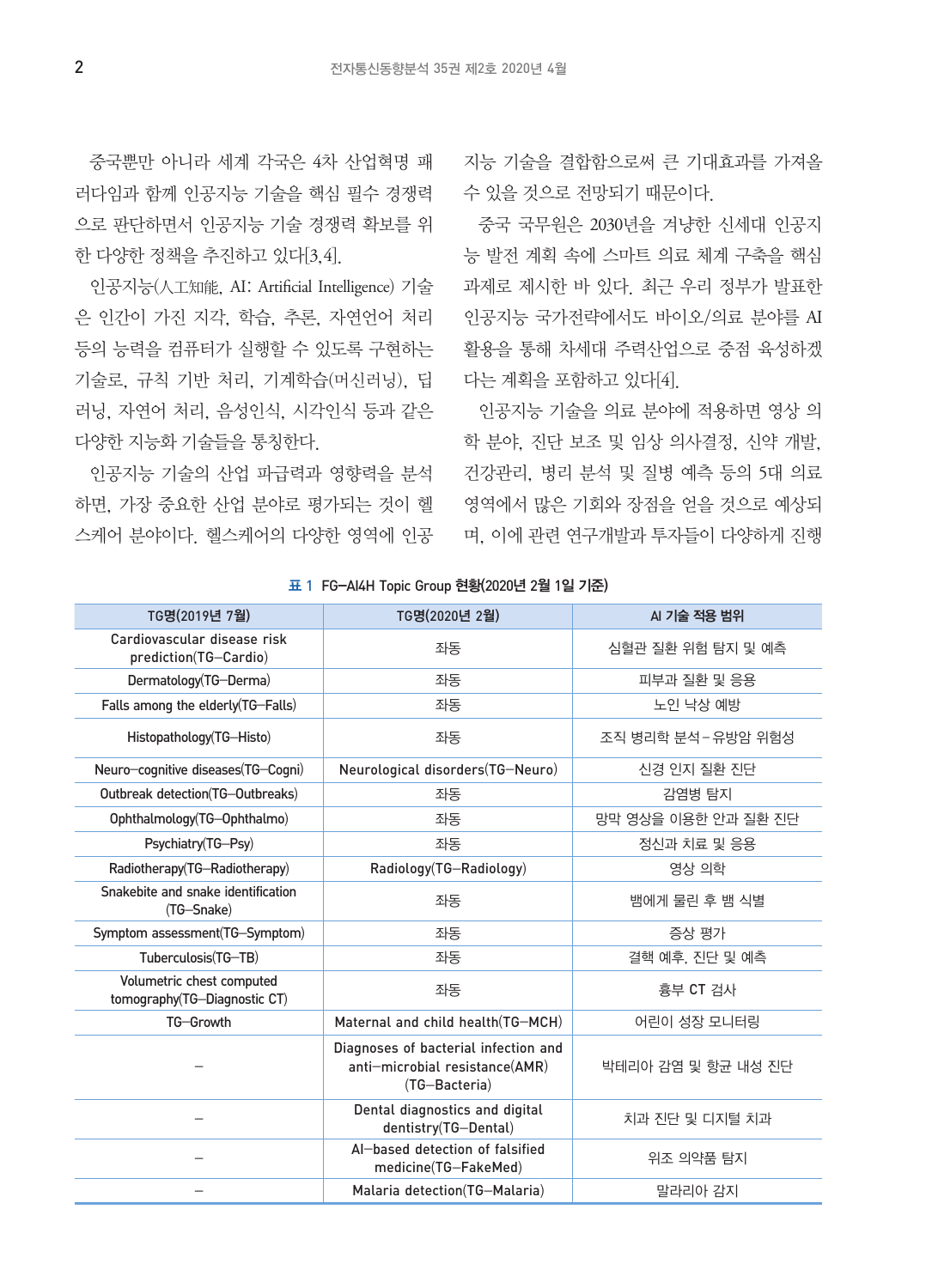되고 있다[2,5-8].

의료 인공지능 기술은 의료 사고의 증가와 중환 자실 안전 위험, 낮은 의료 접근성, 의료 인력 부 족 문제 등을 해결할 수 있는 대안으로도 주목받고 있다[1,9].

또한, 의료 인공지능 기술은 축적된 의료 데이터 들을 토대로 의료영상 판독, 질환 진단·예측 속도 와 정확도를 높여 적시 치료를 가능하도록 한다. 나아가 신약 개발의 기간을 단축하고, 의료 분야 난제들을 풀며, 의료 비용을 절감과 의료 서비스의 질적 수준을 높이는 혁신 촉매제 역할을 할 것으로 도 전망되고 있다[1,6,9-11].

본 고에서는 지난 10월에 발간하였던 논문[1]에 이어 추가적인 의료 인공지능 관련 표준화 동향들 을 살피고, 기술과 산업 활성화를 위해 필요한 10 대 핵심 동향을 도출하여 현황과 전망을 살펴보고 자 하였다.

# Ⅱ. 국제/국내 표준화 동향

# 1. 국제표준화 기구별 동향

### 가. ITU/WHO FG-AI4H

WHO(세계보건기구, World Health Organization)

와 ITU(국제전기통신연합, International Telecommunication Union)가 ITU-T 산하에 신설한 FG-AI4H(Focus Group on AI for Health)는 2018년 7월에 2년의 활동 기간을 목표로 신설되어 다양한 조사/분석 작업을 진행하여 오고 있다[12,13].

FG-AI4H의 주요 활동 목표는 헬스케어 분야에 서 인공지능 기술을 적용하는 과정에서 나타나고 있는 다양한 문제들—해석과 설명(interpretability and explainability) 불가능성의 해소, 신뢰성과 견고 성(trustworthiness and robustness) 보장, 학습에 필요 한 의료 데이터의 개인정보보호(privacy) 이슈, 그 리고 성능 평가(performance evaluation) 방법과 절차 에 대한 표준화 이슈들을 발굴하는 데 있다.

FG-AI4H 그룹은 2018년 9월 25일부터 27일까 지 스위스 제네바 WHO 건물에서 첫 워크숍과 회 의를 개최한 이후로 현재까지 총 8번의 공개 세미 나와 대면 회의를 개최하여 왔다. 앞으로 2020년 5월까지 2회의 회의와 워크숍을 더 개최하기로 예 정되어 있다.

- 1차 2018년 9월 25일(워크숍), 26~27일(회 의)-스위스 제네바, WHO
- 2차 2018년 11월 14일(워크숍), 15~16일(회 의)-미국 뉴욕, 컬럼비아 대학

| No.             | Deliverable                                       | Initial draft editor                              |
|-----------------|---------------------------------------------------|---------------------------------------------------|
| 1               | AI4H ethics considerations                        | Andreas Reis(WHO) Julia Mohapatra(NICF India)     |
| 2               | AI4H regulatory [best practices   considerations] | Jackie Ma(Franhofer HHI Germany)                  |
| 3               | AI4H requirements specification                   | Pradeep Balachandran, Tina Purnat (WHO)           |
| 4               | Al software life cycle specification              | Pat Baird(Philips, USA), Tina Purnat(WHO)         |
| 5               | Data specification                                | Marc Lecoultre(ML Lab. Switzerland)               |
| 6               | Al training best practices specification          | Rainer Berger(Al Singapore)                       |
| 7               | AI4H evaluation specification                     | Markus Wenzel (Fraunhofer HHI Germany)            |
| 8               | AI4H scale-up and adoption                        | Sameer Pujari(WHO)                                |
| 9               | AI4H applications and platforms                   | Manjeet Chalga(ICMR, India), Aveek De(CMS, India) |
| 10 <sup>°</sup> | AI4H use cases: Topic description docs.           | Eva Weicken(Fraunhofer HHI Germany)               |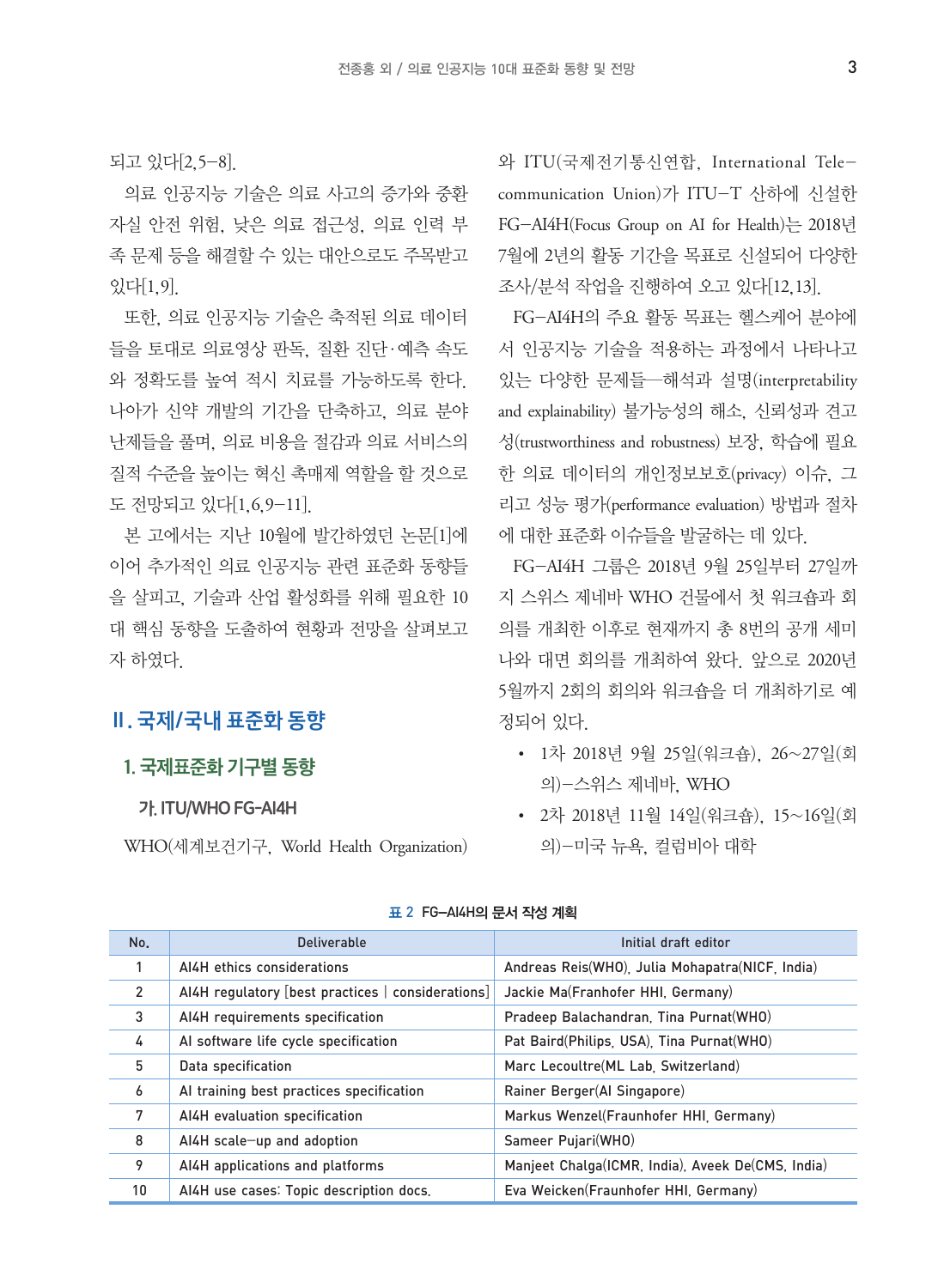|     | Tests WS 트랙                                                                                                                                                                                                                                                                                                                                                                                                                 | Data WS 트랙                                                                                                                                                                                                                                              | Assessment Platform WS 트랙                                                                                                                                                                                                                                                                                       |
|-----|-----------------------------------------------------------------------------------------------------------------------------------------------------------------------------------------------------------------------------------------------------------------------------------------------------------------------------------------------------------------------------------------------------------------------------|---------------------------------------------------------------------------------------------------------------------------------------------------------------------------------------------------------------------------------------------------------|-----------------------------------------------------------------------------------------------------------------------------------------------------------------------------------------------------------------------------------------------------------------------------------------------------------------|
| 1일차 | • Networks for Analyzing Structural<br>MRI Data in Neurological Diseases<br>$\cdot$ ML for Mammography & Inspecting<br>Adversarial Examples Using the<br><b>Fisher Information</b><br>. Can Assessment of Al-based<br><b>Medical Devices Learn From</b><br>Standardization and Round Robin<br>Tests for Clinical Chemistry?<br>. Applicability of AI in Aiding<br>Pathology Diagnosis in Low and<br>Middle Income Countries | • Reference Data for Machine<br>Learning<br>• The Long Tail of Medical Data<br>• Towards Deep Federated<br>Learning in Healthcare<br>• An Alternative to Federated<br>Learning: Generative<br>Adversarial Networks for Data<br>Sharing and Data Privacy | • Precision Evaluation: A<br>Standardized Domain-Agnostic<br>Framework and Platform For<br><b>Evaluating AI Systems</b><br>• AWS Sagemaker $+$ CI/CD $+$<br>Docker as a Platform Blueprint<br>• Clinical Validation Techniques<br>for Medical Imaging $AI - A$<br>Platform Approach<br>• A Tale on Data Quality |
| 2일차 | • Novel Decision-Informed Metrics<br>for Medical Al Validation<br>• Degrees of medical XAI                                                                                                                                                                                                                                                                                                                                  | • Diagnosis of Brain Diseases<br>with Al Applications in<br><b>Federated Data Sharing</b><br>Environment<br>• A Federated Convolutional<br>Denoising Autoencoder for MRI<br>Applications<br>• Validating Image Compression<br>for Al in Microscopy      | • Big Data Governance<br>• Enterprise Data Pipelines<br>• Alcrowd Platform                                                                                                                                                                                                                                      |

표 3 DASH/DAISAM WG Joint Workshop 논의 주제들

- 3차 2019년 1월 22일(워크숍), 23~25일(회 의)–스위스, Lausanne, EPFL SwissTech Convention Center
- 4차 2019년 4월 2일(워크숍), 3~5일(회의)– 중국 상하이
- 5차 2019년 5월 29일(워크숍, AI for Good 공동), 30~31일, 6월 1일(회의)–스위스 제 네바
- 6차 2019년 9월 2일(워크숍), 3~5일(회의)– 탄자니아 Zanzibar
- 7차 2019년 11월 12일(워크숍), 13~15일(회 의)–인도 뉴델리
- 8차 2020년 1월 21일(워크숍), 22~24일(회 의)–브라질 브라질리아
- 일(회의)–싱가포르
- 10차(예정) 2020년 5월 스위스 제네바

FG-AI4H는 총 6개의 WG을 구성하여 문서 이슈들을 논의하고 있으며, 표 1과 같이 18개의 TG(Topic Group)으로 확장하여 주제별 표준화 이 슈 발굴을 위한 노력을 진행하고 있다.

2019년 11월에 인도 뉴델리에서 열렸던 7차 회 의에서는 그동안의 활동 결과들을 기반으로 윤리 적 고려사항, 규제기관 고려사항, 데이터 규격, 성 능평가 규격, 유즈케이스 TG별 이슈 등과 같은 10가지 문서 초안을 만들기로 결정하였고 대표 초 안 작성자를 중심으로 문서 작성을 진행하고 있다(표 2 참조).

• 9차(예정) 2020년 3월 16일(워크숍), 17∼20 워킹그룹의 합동 워크숍의 내용은 주목할 만하다. 특히 2020년 1월 8일과 9일, 양일간 진행하여 DASH(Data and AI solution handling) 워킹그룹과 DAISAM(Data and AI solution assessment methods)

> 독일 베를린의 프라운호퍼 통신 연구소에서 열 린 워크숍에서는 총 4개 트랙(Plenary, Tests, Data,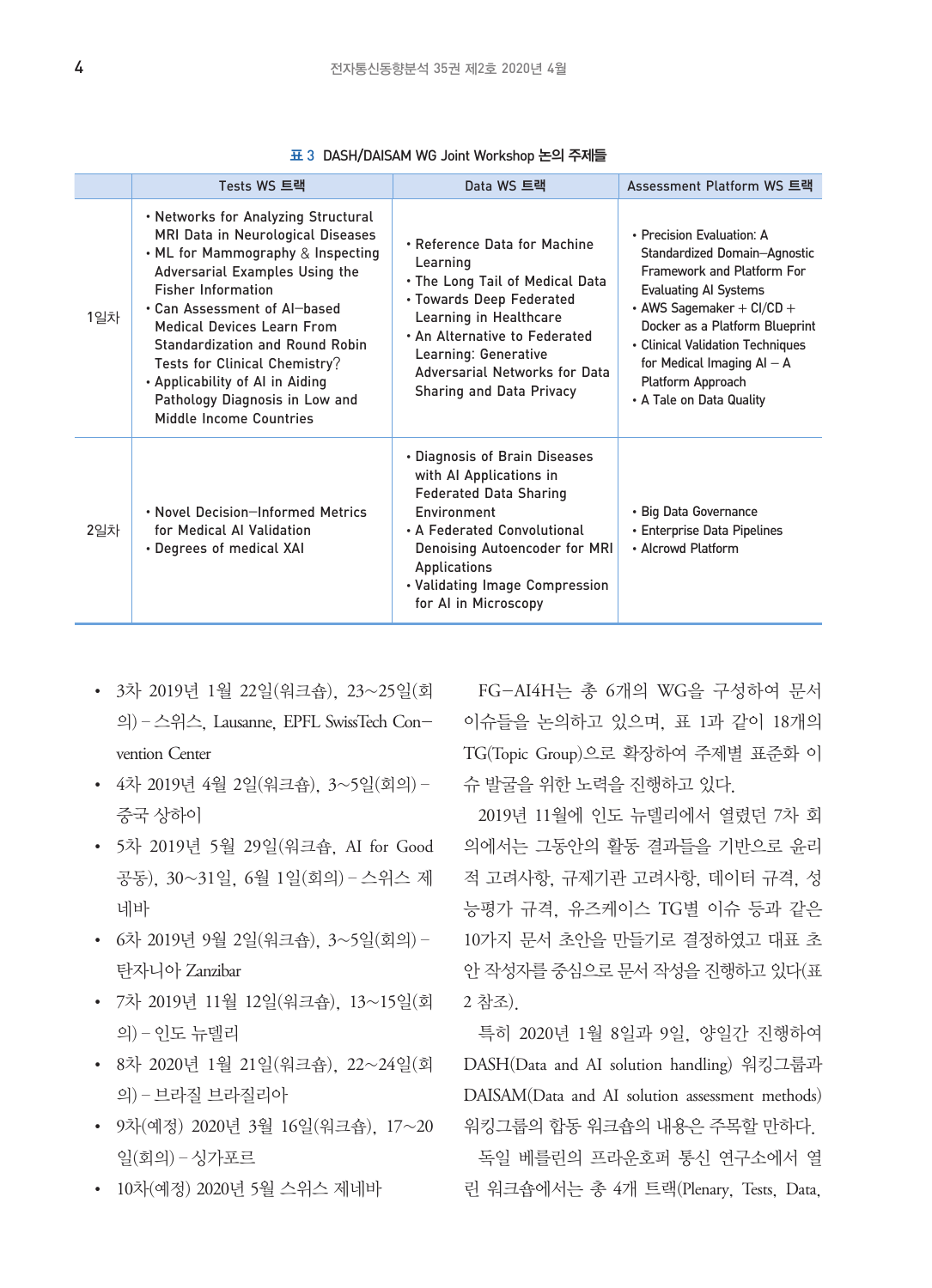Assessment Platform)으로 나누어 양일간 표 3과 같 이 주제 발제를 하며 WS(Work session)를 진행하 였다.

- 1) Tests WS 트랙: 평가 영역 및 평가 요소 등과 같은 AI 모델의 평가 이슈들 논의
- 2) Data WS 트랙: AI 평가를 위해 필요한 데이 터 품질 평가 및 데이터 요구사항들에 대해 논의
- 3) Assessment Platform WS 트랙: AI 모델 평가를 위한 평가 플랫폼 요구사항과 데이터 운용 방법, 구현 방법 논의

각 트랙에서는 5~6개의 핵심 발제를 양일간 진 행하고 각 발제 주제별로 고려해야 할 문제점이나 도전사항, 이슈 등과 함께 해결 방법들을 참석자들 이 함께 제안하여 정리하는 방식으로 진행하였다.

또한, 그 주제들이 FG-AI4H의 주요 문서의 어 떤 부분들과 연관되는지를 분석하고, 표 2의 문서 중 다음의 주요 문서들에 대한 작성을 분담하였다.

- 2. Regulatory Best Practices and Considerations
- 5. Data Spec의 주요 부분(훈련과 학습용 데이 터 규격, 데이터 핸들링 부분)
- 7. AI evaluation Spec의 주요 부분(AI test metrics 규격의 평가 항목 기준들, Clinical Validation)

ITU-T의 FG-AI4H는 WHO의 기본 철학처럼 선진국과 후진국을 모두 아우르는 의료 인공지능 분야 표준화 이슈들을 발굴하고 평가 체계를 만들 려는 노력을 진행하여 왔다는 점에서 큰 의미를 갖 는다고 할 수 있다.

기술 우위를 갖는 선진국 중심의 표준화만이 아 니라 아시아, 아프리카, 남미 등의 개발도상국 등 을 포괄하며 의료 인공지능 응용과 표준화의 방향 성을 찾으려고 했다는 점에서 더욱 그렇다.

앞으로 남은 기간 동안 2년간의 1단계 활동을 매 듭짓는 활동이 예상된다. 계획하였던 개방형 데이 터의 발굴, 시험 방법 정리, 벤치마킹 플랫폼의 시 범 운영 등과 함께 주요 문서 초안의 작성 및 향후 계획 수립을 진행할 예정이므로 지속적인 관심이 필요하다.

### 나. DICOM

의료용 디지털 영상 및 통신(DICOM: Digital Imaging and Communications in Medicine) 표준은 의 료용 기기에서 디지털 영상표현과 통신, 저장과 관 련된 규격을 정의하고 있다. DICOM 표준은 영상 의학 분야 모든 촬영술에서 생성되는 영상 데이터 들을 제조사나 모델과 관계없이 교환할 수 있도록 한다.

DICOM 표준은 미국 방사선의학회(ACR: American College of Radiology)와 미국전기공업회 (NEMA: National Electrical Manufacturers Associations)가 참여하는 연합표준위원회를 통해 만들어 졌다. 애초에는 1985년에 ACR-NEMA 버전 1.0이 라는 이름과 1988년 ACR-NEMA 버전 2.0이라는 이름으로 발표되었으나, 1993년에 네트워크 통신 과 객체지향 정보 모델이 적용되면서부터 DICOM 3.0으로 명명되었다. DICOM 표준은 현재 총 22 개 파트까지 확장되어 구성되어 있고, 32개의 WG 을 통해 지속적인 신규 기술 수용과 개정 작업을 진행하고 있다[14].

최근 의료영상 기반의 CADx, CDSS 의료 인공 지능 제품과 서비스가 급속하게 확산됨에 따라 DICOM 표준에 대한 관심이 다시 높아지고 있다.

의료영상 기반 인공지능 응용을 위해서는 의료 이미징 데이터의 상호 운용성 확보가 가장 중요하 기 때문이다. 대다수의 의료영상 진단 장비와 응용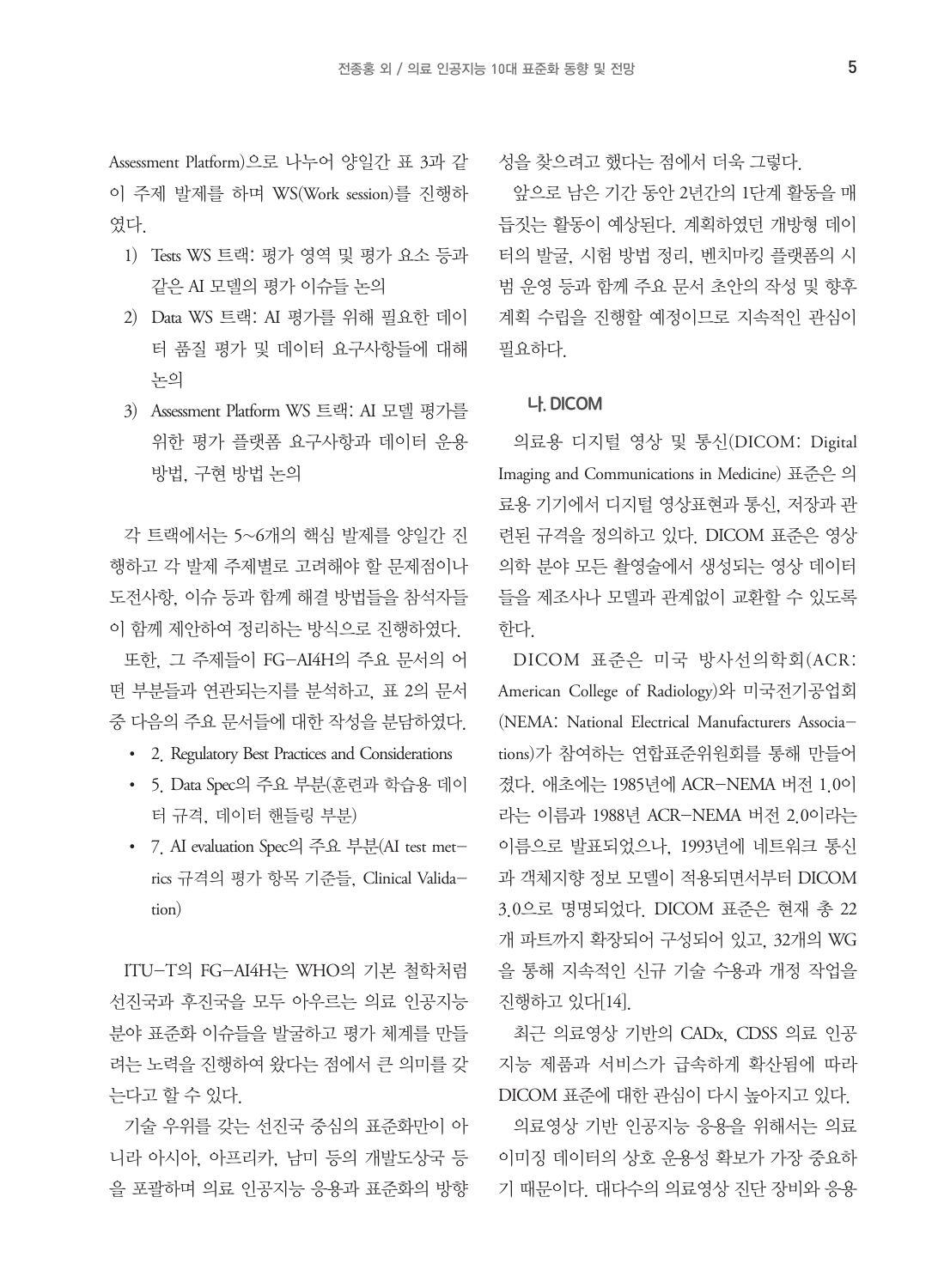

출처 IHE, "Image Based AI Workflow."

그림 1 AI Workflow의 Transaction map[16]

들에서 DICOM 표준을 저장/유통의 필수 표준으 로 사용하고 있고, DICOM 규격을 이용해 인공지 능 학습에 필요한 모든 유형의 annotation 처리들을 할 수 있기에 의료영상 기반 인공지능 기기와 서비 스를 위해 DICOM 표준의 확장은 중요한 이슈가 되었다.

특히 과거에는 annotation이 몇몇 기기에서 특 별한 용도로만 사용되어 상호호환성의 이슈가 없 었지만, 최근에는 AI 응용 개발사와 기기 제조사 가 다양하게 분화되고, semantic annotation이 중요 해지고 있으며, AI로 자동 생성되는 annotation들 을 호환되게 처리할 필요성들이 높아지고 있는 등 annotation 상호호환성 확보와 표준 기반의 AI workflow 지워 필요성이 높아지고 있다.

이에 DICOM은 2018년 11월, WG 23의 명칭과 활동 범위에 AI를 추가하고, 본격적인 활동을 개

시하였다. DICOM WG 23은 임상 환경에서 AI Workflow를 효과적으로 지워하기 위한 DICOM 메 커니즘 응용 프로그램과 백엔드 DICOM 인프라 사 이의 인터페이스 개발을 목표로 활동하고 있다[15].

### 다. IHE

HIMSS(Healthcare Information and Management Systems Society)와 RSNA(Radiological Society of North America)의 후원으로 1999년부터 활동을 시 작한 IHE(Integrating the Healthcare Enterprise)에서 도 DICOM과 함께 의료 인공지능 응용에 관한 신 규 프로파일 표준 개발을 시작하였다.

IHE 프로젝트는 DICOM, HL7 등의 표준들을 효과적으로 활용하도록 하는 프레임워크와 실무 가이드라인을 제공하고, 이를 통해 병원 정보시스 템들과 의료기기들의 실제적인 연동과 상호호환성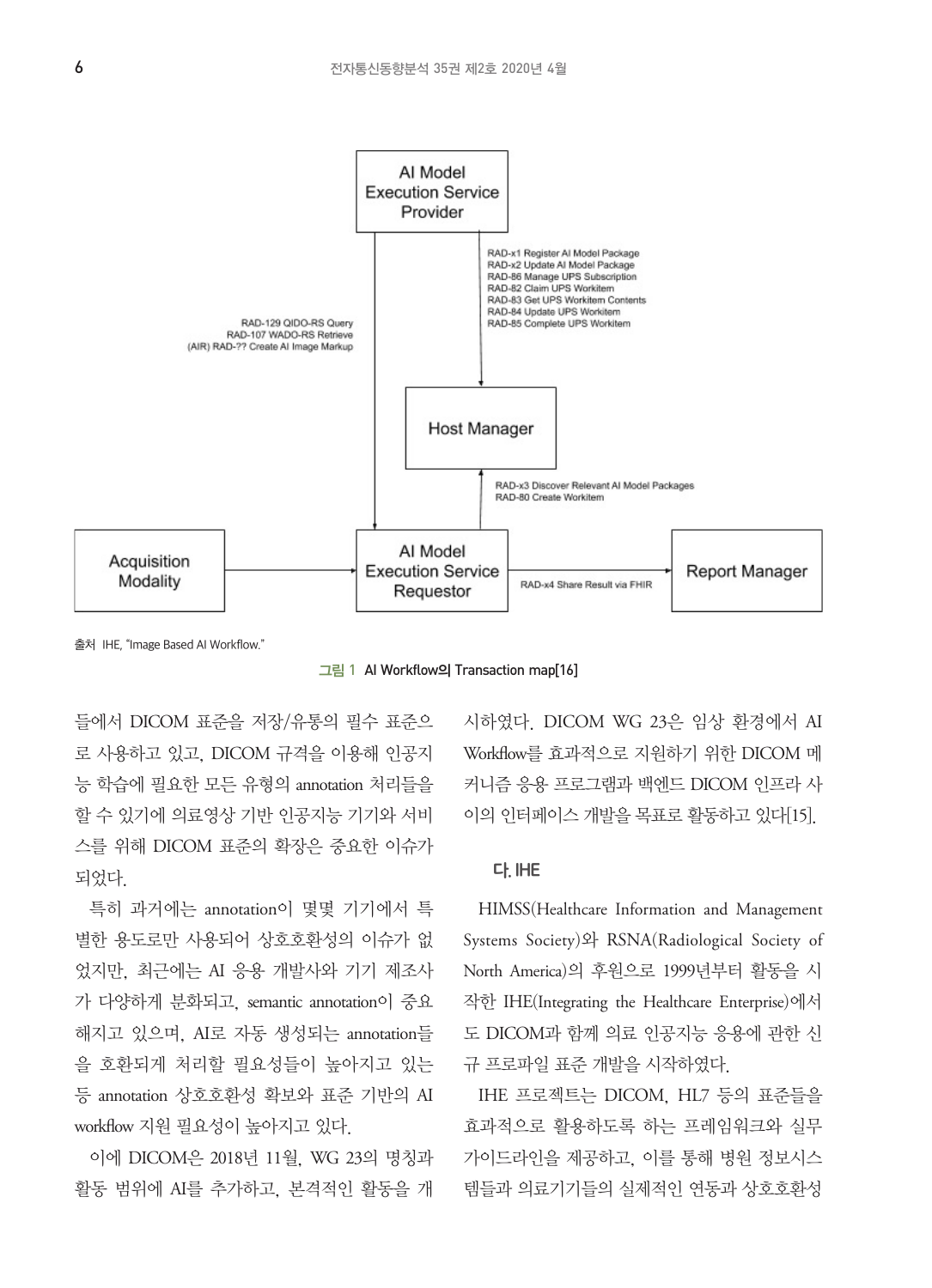을 촉진시키기 위한 활동이라 할 수 있다.

IHE의 Radiology(RAD) 기술 프레임워크 작업과 관련하여 DICOM WG23을 통해 AI Workflow와 AI Result라는 두 개 신규 항목이 제안되었고, 이중 그 림 1과 같이 "이미지 기반 AI Workflow"에 대한 프 로파일 표준 개발을 결정하고, DICOM WG23과 함께 공동 개발 중에 있다[16].

### 라. IEC TC 62

IEC(국제 전기 기술위원회, International Electrotechnical Commission) 산하의 기술위원회 TC 62는 의료용 전기 기기 및 시스템 국제표준화를 위한 핵 심 기술 위원회로 총 4개의 SC—공통 사항(SC A), 진단 영상 장치(SC B), 방사선 기기(SC C), 의료용 전자기기(SC D)—로 나뉘어 활동하고 있다.

TC 62는 그동안 의료용 전기기기 안전에 관한 필수 성능 및 요구사항 등에 대한 정의를 담은 IEC 60606 표준 시리즈를 제정하였고, ISO TC210 등 과 함께 위험관리, 품질관리, 의료용 소프트웨어 라이프 사이클 관리 등에 대한 다양한 표준도 제정 하였다.

최근 TC 62는 SW 기반 의료기기, ICT와 네트워 크 기술의 성장, 인공지능 및 자동화 기술의 성장 과 같은 환경 변화를 반영하기 위해 SBP(Strategic Business Plan) 수정 보완에 대한 의견 수렴을 진행 하였다.

그 논의 결과를 기초로 2019년 10월 중국 상해 에서 열렸던 TC 62 총회에서 소프트웨어 네트 워크, 그리고 인공지능 기술에 대한 자문을 위 한 AG SNAIG(Software Network and Artificial Intelligence advisory Group)를 구성하였다(Resolution 62/2019/4).

SNAIG 자문그룹의 역할은 인공지능 및 데이터 관련 이슈를 포함해 연결되는 주제들(머신러닝, 빅 데이터, 데이터 분석, 로보틱스, 사물인터넷)과 관 련하여 외부 정보들을 분석하고 모니터링하며, TC 62에 조언하는 것으로 하고 있다.

의료기기 안전에 대한 핵심 표준을 다루는 TC 62에서 인공지능과 소프트웨어 네트워크에 대해 집중한다는 것은 중요한 변화라 할 수 있다. SaMD 를 비롯한 빅데이터, 인공지능 등 SW 기반 환경으 로 패러다임 전환을 하는 상황에서 인공지능, 사물 인터넷, 빅데이터 등을 지원하는 의료기기에 대한 공통 안전 요구사항을 포괄하는 형태로 IEC 60601 공통 규격을 확장하는 것을 포함해 TC62의 향후 다양한 변화 가능성을 예상할 수 있는 부분이기도 하다.

앞으로 SNAIG 자문 그룹의 활동을 통해 다양한 의료 인공지능 관련 국제표준화 활동에 대한 분석 과 함께, TC 62와의 표준화 협력이 진행될 것으로 예상되므로 국내에서도 적극적인 대응 활동이 필 요한 상황이다.

| 표준 번호   | 표준명                                                                                                                   | 연관 산업계 및 사업자                        |
|---------|-----------------------------------------------------------------------------------------------------------------------|-------------------------------------|
| P2801   | Recommended Practice for the Quality Management<br>of Datasets for Medical Artificial Intelligence                    | 의료기기 제조 업계, 규제기관,<br>의료 데이터 서비스 사업자 |
| P2802   | Standard for the Performance and Safety Evaluation<br>of Artificial Intelligence Based Medical Device:<br>Terminology | 의료기기 제조 업계, 규제기관,<br>의료 데이터 서비스 사업자 |
| P3652.1 | Guide for Architectural Framework and Application<br>of Federated Machine Learning                                    | 의료, 재무, 마케팅, 교육, 통신 및<br>기타 연구 부야   |

#### 표 4 IEEE 의료 인공지능 관련 표준화 프로젝트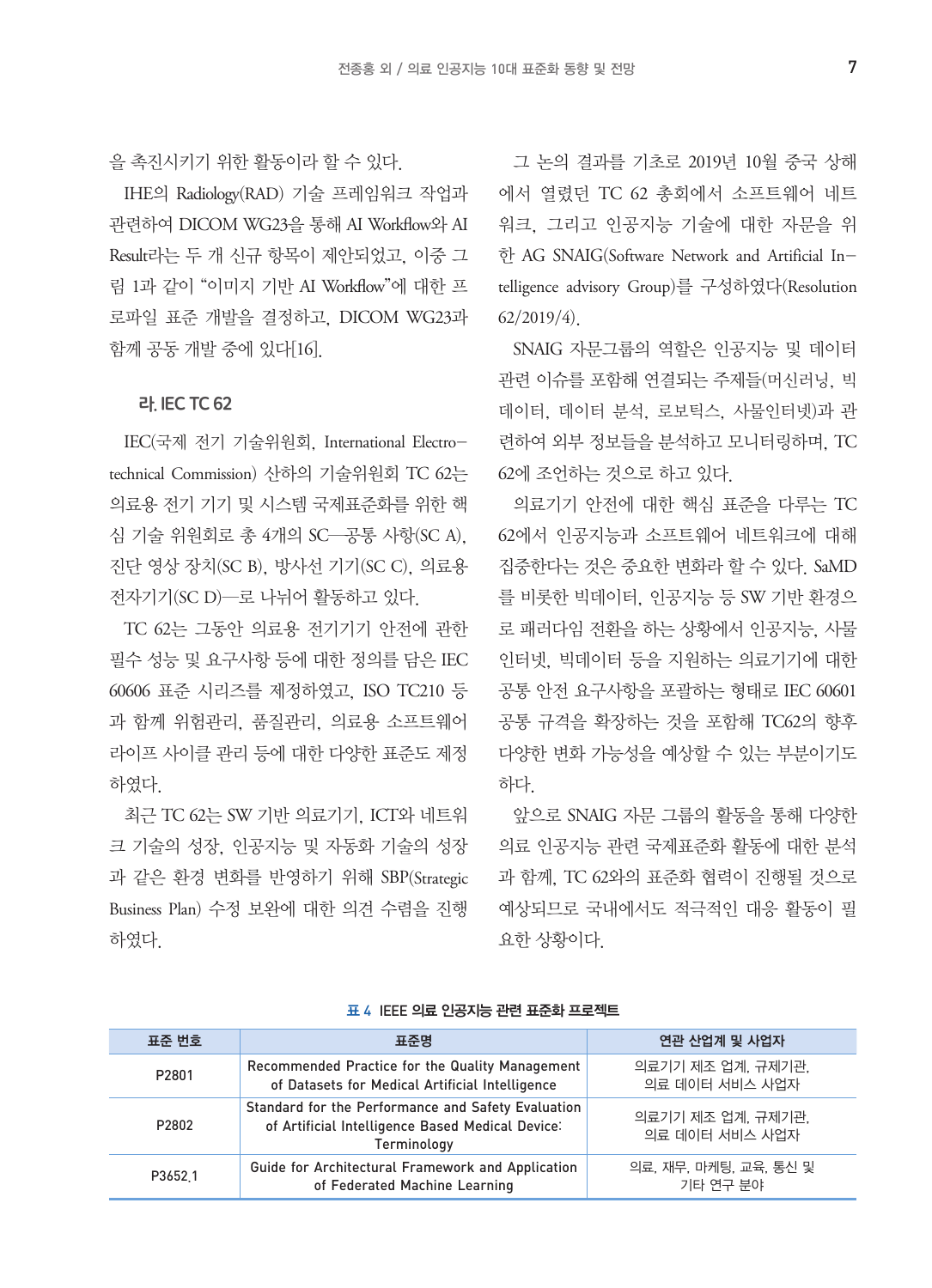#### 마. IEEE

전기전자기술자협회(IEEE: Institute of Electrical and Electronics Engineers)의 SA(Standards Association) 에서도 의료 인공지능 관련된 표준화 프로젝트들 이 신설되어 활동 중에 있다.

### 1) P2801

IEEE EMB(Engineering in Medicine and Biology Society) 산하의 AIMDWG(Artificial Intelligence Medical Device Working Group)에서 2018년 12월에 시작한 프로젝트로 인공지능 의료기기에서 이용되 는 데이터 세트의 품질관리시스템 구축에 필요한 모범 사례 발굴과 정의(데이터 수집, 전송, 활용, 저장, 유지 관리 및 업데이트와 같은 항목을 포함하 여 전체 데이터 세트 관리 주기가 포함)를 목표로 하고 있다.

또한, 데이터 소스, 데이터 품질, 주석, 개인 정 보 보호, 인력 자격/훈련/평가, 도구, 장비, 환경, 프로세스 제어 및 문서화 등과 같이 데이터 세트의 품질에 영향을 미치는 중요한 요소 목록 발굴도 목 표로 하고 있다.

### 2) P2802

마찬가지로 IEEE EMB 산하의 AIMDWG에서 2018년 12월에 시작한 프로젝트로 인공지능 의료 기기에서 사용되는 용어와 함께, 인공지능 의료기 기의 안전, 효과, 위험 및 품질관리 등을 설명하는 기본 개념 및 방법론을 정의하는 것을 목표로 하고 있다.

### 3) P3652.1

IEEE FML(Federated Machine Learning) WG에서 2018년 12월부터 시작한 프로젝트로, 다양한 분산 데이터를 학습 데이터 세트로 구성하는 연방 학습 (Federated Learning) 체계를 정의하는 것을 목표로 하고 있다.



출처 전종홍, 이강찬, "의료 인공지능 표준화 동향," 전자통신동향분석, 34권 5호, 2019, 공공누리 제4유형

그림 2 핵심 정책/표준화 이슈와 인공지능 기반 의료기기 생애 주기 연관도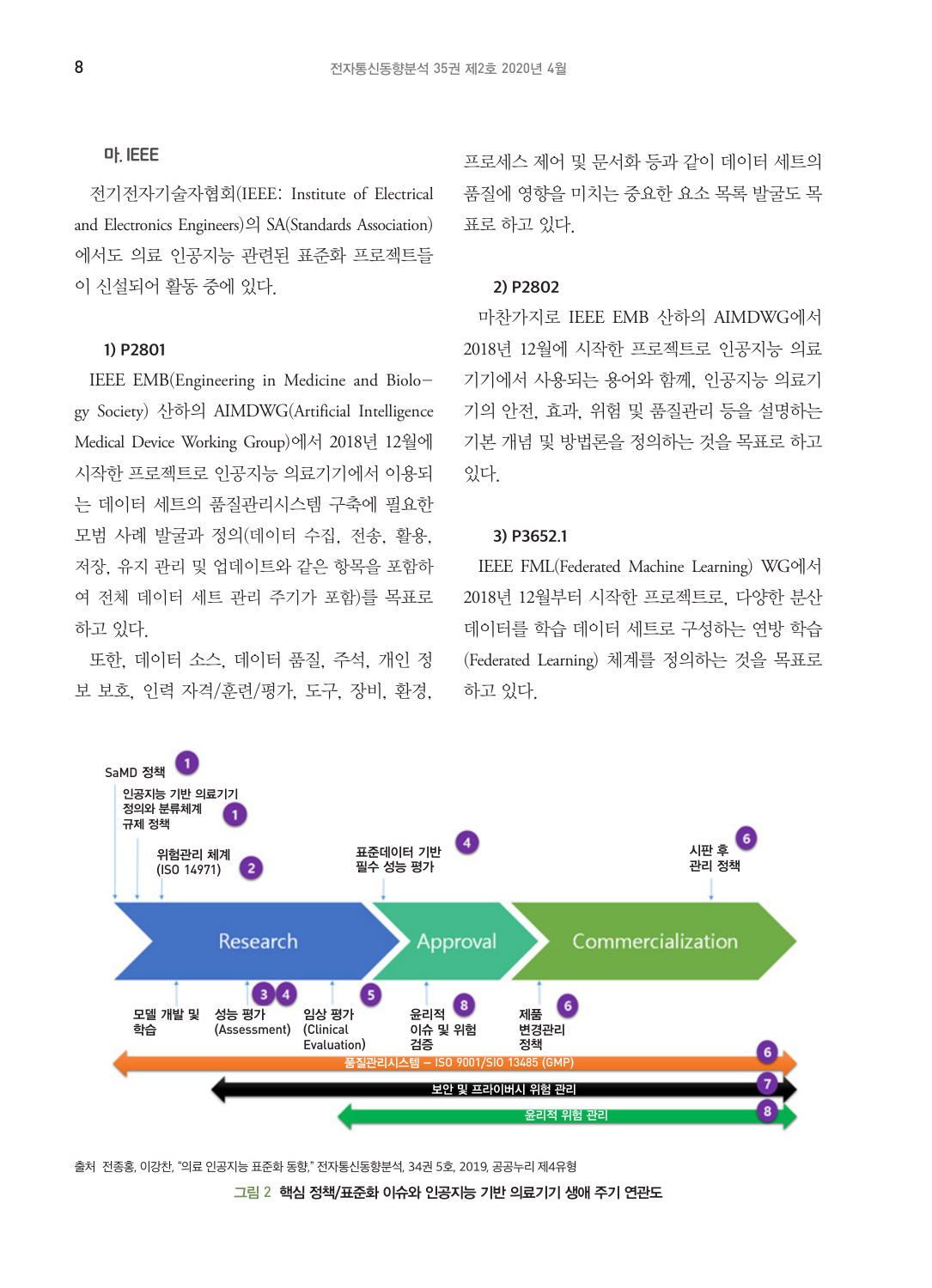이 표준에서는 개인 정보 보호, 보안 및 규제 요 구사항들을 충족시키면서, 분산 데이터를 사용하 는 학습방법과 모델을 구축하는 방법들을 정의하 고자 하고 있다.

이를 위해 1) 연방 학습의 설명과 정의, 2) 연방 학습의 유형과 시나리오, 3) 연방 학습의 성능평 가, 4) 연관되는 규제 요구사항 등을 도출하고 정 의하는 것을 목표로 하고 있다.

IEEE FML WG에는 WeBank, Sinovation Ventures, JD, China Telecom, Tencent, MI, Alibaba, YITU, Clustar, 4Paradigm, Huawei, VMWare, LogiOcean, SensesGlobal, Swiss Re, Intel, CETC BigData, ChinaAMC, Fudata Technology 등이 참여하고 있고, 2019년 한 해 동안 선전, LA, 마카오, 베이징 등에 서 4차례 대면 회의를 진행하면서 표준 개발을 진 행하였다. 현재 2020년 2월 초안 공개를 목표로 작 업 중에 있다.

### 2. 표준화 프레임워크

국내에서 의료 인공지능 관련 표준으로 아직 개 발되거나 진행 중인 사항은 없으나 빠르게 진행되 고 있는 다양한 국제표준화 활동과 연계한 적극적 인 대응 활동이 필요하다.

ETRI에서는 2019년 선제적 차원에서의 의료 인 공지능 분야 표준화 항목 발굴과 전략 수립을 위해 관련 국내 전문가들과 함께 표준화 프레임워크 개 발 작업을 진행하였다[17].

의료 인공지능 분야 중 인공지능 기반 의료기기 와 인공지능 주치의라는 2개 분야에 대해 총 5가지 의 유즈케이스를 도출하고, 관련 표준화 갭 분석 및 전략들을 도출하였다.

표준 갭 분석을 통해 식별된 60여 건 이상의 잠 재 표준 개발 요구들은 향후 의료 인공지능 표준

표 5 의료 인공지능 주요 유즈케이스

| 서비스 패키지                 | 단위 서비스 유스케이스                                                                              |
|-------------------------|-------------------------------------------------------------------------------------------|
| (SP-01) 인공지능<br>기반 의료기기 | ∙(SU-01-01) 자동 진단 보조<br>∙(SU-02-01) 다기관 데이터 기반<br>CDSS<br>•(SU-03-01) 자동 음성인식 의료<br>정보 기록 |
| (SP-02) 인공지능<br>주치의 서비스 | •(SU-04-02) 인공지능 기반 주치<br>의 서비스<br>•(SU-05-02) 만성질환 케어 에이<br>전트                           |

출처 ETRI, "스마트 헬스 ICT 융합 표준화 프레임워크," 2019.

개발 전략을 수립하는 데 활용될 수 있을 것으로 기대된다.

# Ⅲ. 10대 핵심 이슈

지난 논문에서 의료 인공지능과 관련하여 다음 과 같이 8가지 주요 법/제도 및 표준화 이슈들이 있음을 확인한 바 있다[1].

- (1) 정의와 분류 체계
- (2) 위험관리
- (3) 성능평가
- (4) 표준 데이터 및 인허가 기준 데이터
- (5) 임상 평가
- (6) SW 품질 및 생애 주기 관리
- (7) 보안 및 프라이버시
- (8) 윤리적 이슈

본 논문에서는 여기에 다음과 같이 기술적인 2가 지 이슈를 추가하여, 총 10대 핵심 표준화 이슈로 세분화하여 이슈 분석과 전망을 기술하였다.

(9) 연동 및 상호호환성

(10) 응용 요구사항

의료 인공지능의 대표적 응용 분야인 인공지능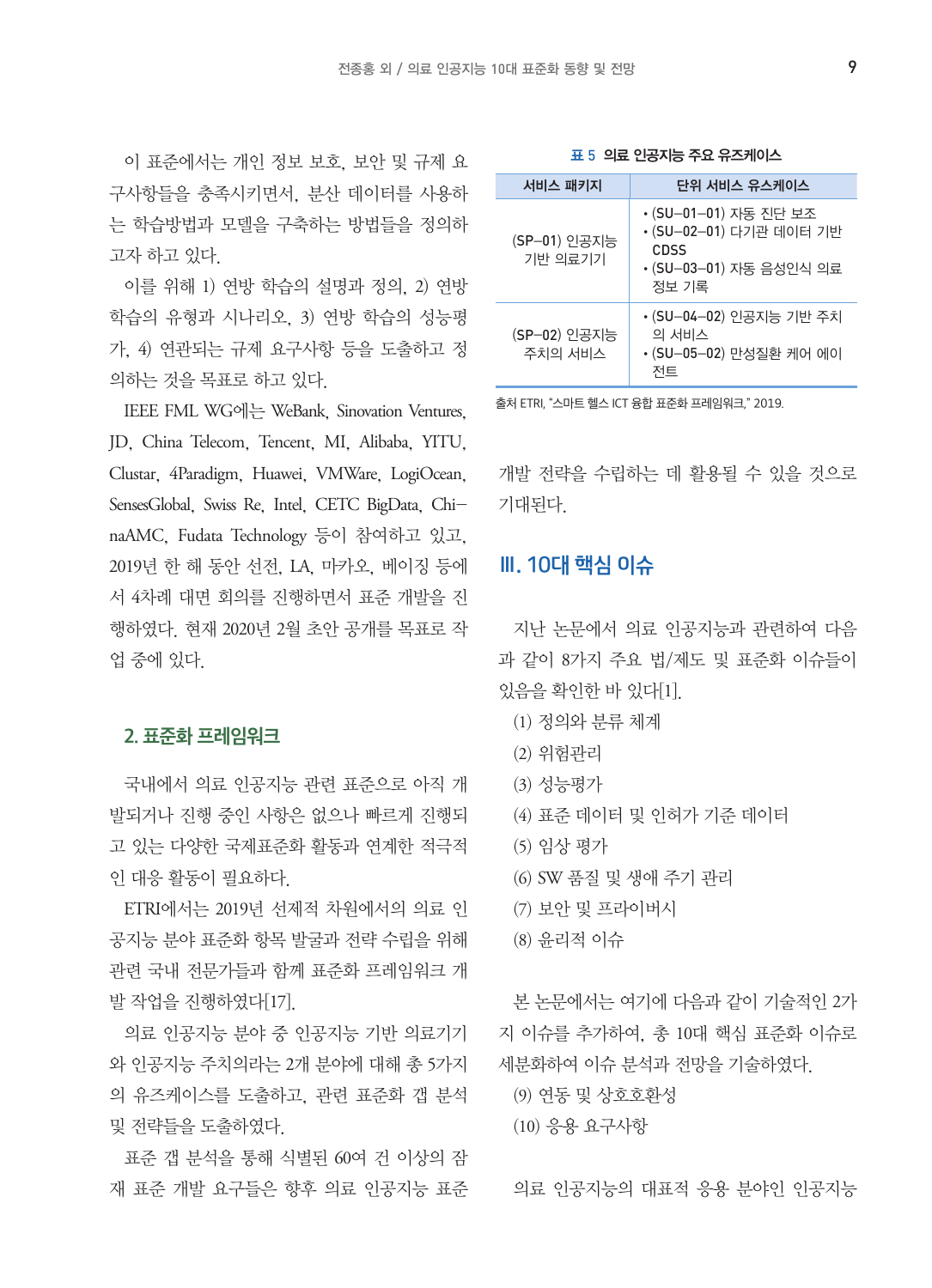기반 의료기기를 중심으로 살펴보면 8가지 핵심 이슈들은 그림 2와 같이 연관되어 있다고 도식화 할 수 있으며, 추가적인 이슈들은 6번 주제와 마찬 가지로 모든 단계에서 고려되어야 하는 이슈라고 할 수 있다.

#### 표 6 SaMD 위험도 분류 체계

| 건강관리 상황   | 건강관리 의사결정에 SaMD가 제공한<br>정보의 중요도 |             |             |
|-----------|---------------------------------|-------------|-------------|
| 또는 조건의 상태 | 치료 또는<br>진단                     | 임상 관리<br>실행 | 임상 관리<br>고지 |
| 치명적       | IV                              | Ш           | н           |
| 심각        | Ш                               | н           |             |
| 비심각       | Ш                               |             |             |

1. 정의와 분류

의료 인공지능 관련 표준화에서 가장 우선하여 필요한 부분은 "의료 인공지능" 관련 핵심 용어와 범위에 대한 국제표준 정의가 필요하다는 점이다.

현재 IMDRF의 SaMD key definition 표준에서 는 Medical device와 SaMD에 대한 정의를 하고 있 고, ISO/IEC JTC1 SC42에서 개발 중인 ISO/IEC 22989 문서에서는 인공지능 개념과 용어들을 정의 하고 있으며, IEEE P2802에서 일부 시도를 하고 있 으나, 좀 더 체계적이고 폭넓은 의료 인공지능 관 련 용어들에 대한 정의 노력과 표준화 작업이 필요 하다[1].

# 2. 위험 평가 및 관리 체계

인공지능 기반 의료기기에 대한 등급분류는 「의 료기기법」 제3조(등급분류와 지정)에 따라 의료기 기의 사용 목적과 사용 시 인체에 미치는 잠재적 위해성의 차이로 분류된다. 이처럼 의료기기 분야 에서 위험 요인을 식별하고 위험을 평가 관리하는 위험관리 프로세스는 가장 필수적이며 핵심적인 요소라 할 수 있다.

위험관리에 대한 표준은 ISO 31000 시리즈를 중 심으로 각 산업 분야별로 다양한 위험관리 프로세 스 표준들이 제정되어 있으며, 의료기기 분야에서 는 ISO 14971 표준이 핵심 요소라 할 수 있다.

인공지능과 관련해서 ISO/IEC JTC1 SC42에서

출처 식품의약품안전처, "빅데이터 및 인공지능(AI) 기술이 적용된 의료기기 의 허가·심사 가이드라인(민원인 안내서)," 2017.11

도 ISO/IEC 23894 위험관리 표준 초안을 개발하고 있고, IMDRF에서는 SaMD에 대한 Risk Categorization과 Framework 등을 정의하는 N12 문서를 제 정한 바 있다.

그러나 현재 의료 인공지능 응용과 서비스들을 포괄하는 위험관리 체계와 절차에 대한 표준은 없 는 상태로, 앞으로 관련 제품과 서비스의 성장에 따라 표준화 필요성이 커질 것으로 예상된다[8].

# 3. 성능평가

성능(performance)은 측정 가능한 품질 요소로 측정 대상의 활동 결과를 나타낸다. 성능을 사정 (assess)하거나 평가(evaluate)하는 과정을 통해 품질 (quality)을 정량화할 수 있게 된다.

의료기기 필수 성능과 안전에 대한 요구사항 표 준인 IEC 60601-1 시리즈에서는 필수 성능(essential performance)이라는 용어를 사용하는데, 이는 기본 안전 및 위험에 영향을 미칠 수 있는 성능 요 소를 의미한다.

성능 사정과 평가에 대한 다양한 표준화 개발 시 도들이 진행되고 있는데, 특히 ITU/WHO의 FG-AI4H에서는 evaluation spec, data spec, application and platform 등 성능 사정에 필요한 제반 요소들에 대한 표준 이슈 발굴 작업을 진행하고 있다. ISO/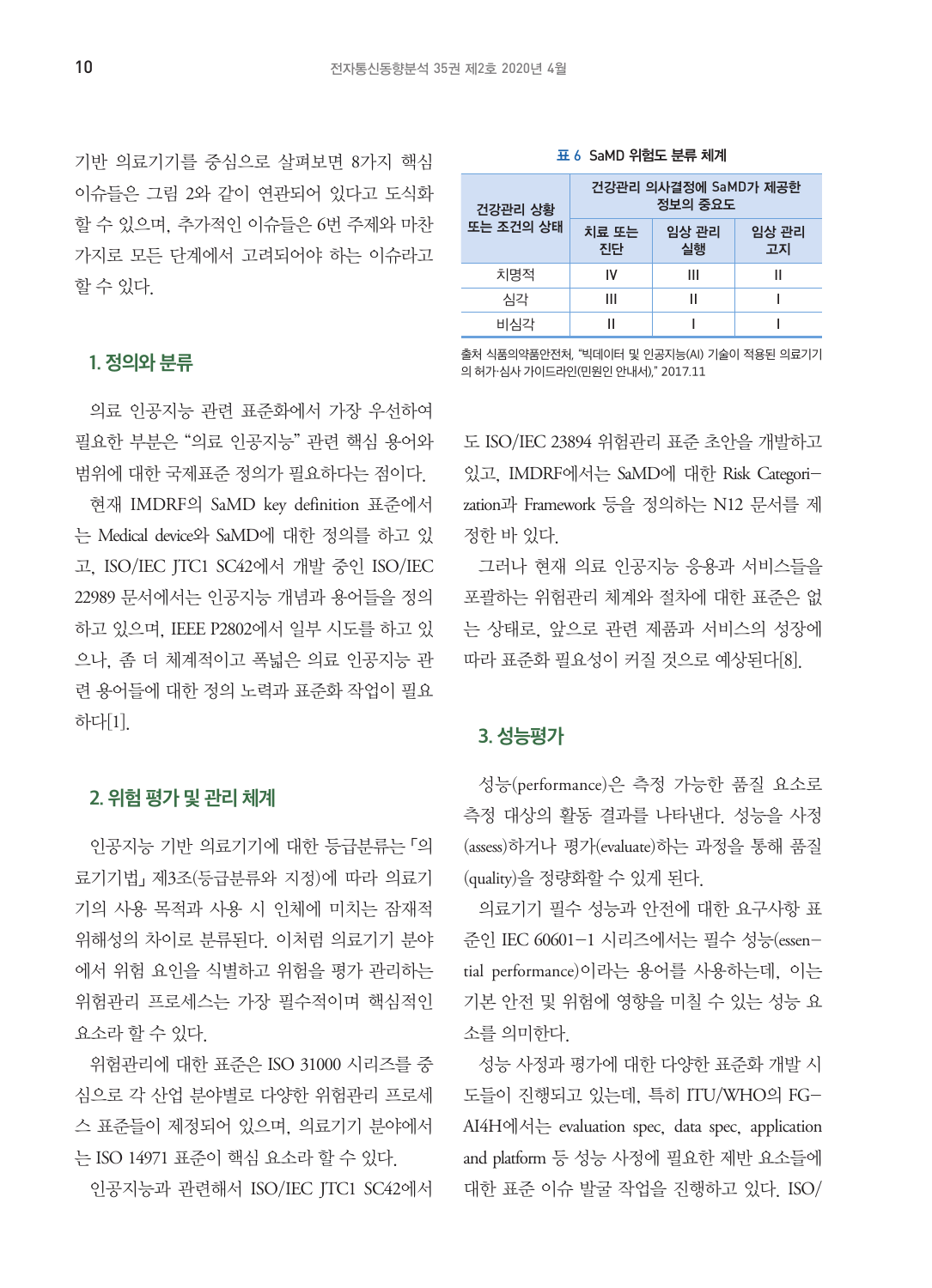IEC JTC1 SC42에서도 성능평가 요소(performance metrics)에 대한 표준화 시도를 시작하고 있다.

그러나 아직 이런 모든 작업들이 초기 단계에 있 고, 평가 대상 범위, 성능에 대한 기준, 필수 성능 에 대한 정의, 성능평가 방법과 절차, 평가 시스 템, 평가용 데이터 품질 요소 등 연관 논의가 필요 한 요소들이 많아서 좀 더 추가적인 논의 과정이 필요한 상태이다[6, 13].

현재 국내에서는 관련 국제표준화에 아직 적극 적인 참여를 하고 있지 않으나, 성능평가 표준화에 대한 파급력과 중요성을 인식하고 체계적인 대응 을 하는 것이 필요하다.

특히 식약처 가이드라인 등을 기반으로 2번 동 향에서 5번 동향까지 국내에서 얻은 선행 결과물 들[18,19]을 국제표준화와 연계시켜 대응하는 전 략도 효과적일 것으로 예상된다.

# 4. 표준 데이터 및 기준 데이터

성능평가 과정에서 비교 평가 등을 위해서는 기 준으로 활용할 수 있는 공인된 데이터가 필요하게 된다.

산업자원부의 "참조표준 제정 및 보급에 관한 운 영요령"에 정의된 기준으로는 "참조 데이터(Reference Data)"는 참조표준으로 등록되기 전의 측정데 이터 및 정보를 말하며, "참조 표준(Standard Reference Data)"은 데이터의 정확도와 신뢰도를 과학적으로 분석·평가하여 공인함으로써 국가사회의 모든 분 야에서 널리 지속적으로 사용되거나 반복사용이 가능하도록 마련된 자료로서 유효 참조표준, 검증 참조표준, 인증 참조표준으로 분류하고 있다[20].

의료 인공지능 분야에서 데이터 관련된 표준 화 이슈들은 수집과 공유 체계, annotation 포맷, annotation 상호호환성, 데이터 품질관리, 참조표준

데이터 확보, 시험인증 및 성능 비교를 위한 기준 데이터 확보 등이 있다[7,8].

DICOM에서는 의료영상 데이터의 annotation 상호호환성 확보를 위한 노력을 하고 있고, IEEE P2801 프로젝트에서는 의료 인공지능을 위한 데이 터 세트의 품질관리 가이드를 개발하려 하고 있으 며, ITU-T/WHO의 FG-AI4H에서는 데이터 요 구사항, 데이터 수집, 데이터 annotation 규격, 훈련 및 시험용 데이터 규격, 데이터 핸들링, 데이터 공 유 가이드 등의 내용을 포괄하는 데이터 규격을 개 발하려 노력 중에 있다.

국내에서도 CDSS를 위한 질환별 참조표준 데이 터 개발과 임상 검증용 표준 데이터 마련을 추진하 고 있고, 인공지능 국가전략과 연계하여 AI 허브를 통한 AI 학습용 데이터 개방 및 공공데이터 개방을 적극 추진하고 있다[4].

향후 이러한 경험과 결과들이 국내용으로 국한 되지 않게 하려면 국제표준화 연계 전략 보완도 필 요하다.

### 5. 임상 평가

의료 인공지능을 적용한 응용과 서비스를 의 료용으로 활용하기 위해서는 반드시 임상 시험 (Clinical Trial/Study)을 통한 임상 유효성 평가 (Clinical Efficacy Evaluation)가 동반되어야 한다 [6,19,21].

임상 시험이란 제품의 안전성과 의학적 효용성 을 증명할 목적으로 사람을 대상으로 실시하는 시 험 또는 연구를 말한다. 임상 시험은 그 시험 대상 과 방법에 따라 전향적(Prospective)과 후향적(Retrospective) 연구방법으로 나뉜다.

국내의 경우 빅데이터 및 인공지능 기술이 적용 된 의료기기의 성능 및 임상적 유효성 검증은 민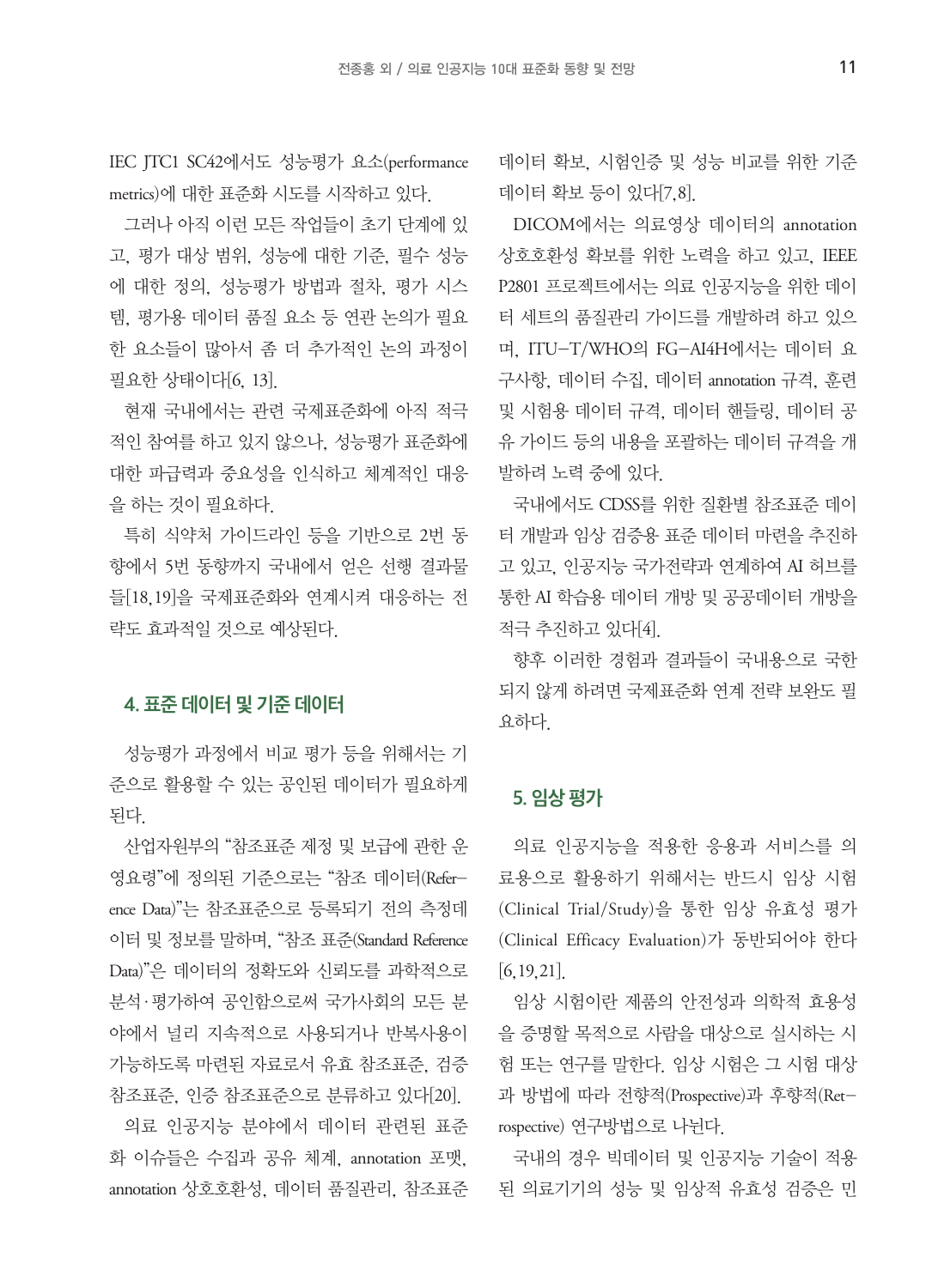감도(Sensitivity), 특이도(Specificity), 양성 예측도 (Positive Predictive Value), 음성 예측도(Negative Predictive Value), ROC(Receiver Operating Characteristic) Curve, AUC(Area Under the Curve) 등의 항목을 이 용하여 평가하도록 하고 있다[18,19].

현재로는 의료 인공지능 관련 임상 평가에 대 한 표준화로는 IMDRF에서 제정된 SaMD Clinical Evaluation 표준(N41)이 유일한데, FG-AI4H에서 논의 중인 evaluation spec에서도 논의가 진행되고 있다[22].

앞으로는 의료 인공지능 제품과 서비스가 다양 해지고 참조표준 데이터들이 확보된다면 질환별/ 분야별 필수 성능평가와 임상 평가 표준 개발이 더 욱 원활해질 것으로 보인다.

# 6. 품질관리 프로세스

의료기기 분야에서는 의료기기의 설계·개발, 제 조, 시판 후 관리 등 전 과정에 대한 품질 시스템 의 확보를 통해 안전하고 유효하며 의도된 용도 (intended use)에 적합한 품질의 제품을 일관성 있게 (consistently) 생산하도록 품질관리 체계를 강제 표 준으로 정의하여 적용하고 있다.

의료기기 분야의 품질경영시스템 표준인 ISO 13485 표준은 ISO 9001 표준을 바탕으로 의료기기 에 특별히 적용되는 관련 법규 준수, 제조환경관 리, 오염관리, 위험관리, 고객과의 의사소통, 식별 및 추적성 관리, 라벨링, 제품의 청결 및 오염관 리, 타당성 확인(Validation), 검증(Verification) 등의 사항을 추가하여 만들어진 표준이다. 이와 비슷한 목적으로 의료기기 소프트웨어의 품질관리와 위험 관리를 위해 라이프사이클 프로세스를 정의하고 있는 IEC 62034 표준이 있다.

한국을 비롯해 대부분의 국가들이 ISO 13485

표준을 기반으로 한 우수 생산 품질 시스템인 GMP(Good Manufacturing Practice) 인증 제도를 운 용하고 있다.

의료 인공지능 관련 표준으로 품질관리 체계를 다루고 있는 것은 IMDRF의 SaMD QMS(Quality Management System) 표준(N23)이 유일한 상태이다.

2019년 FDA는 IMDRF의 SaMD QMS를 근간으 로 AI/ML 기반 SaMD 변경에 관한 새로운 규제 체 계(안)을 공개하고 의견 수렴을 받았었다. 이처럼 SaMD로서의 특징을 갖고 있으며, 누적 학습 데이 터가 늘어나는 상황에서 이를 반영한 학습과 성능 개선을 지속적으로 가능하도록 하는 의료 인공지 능 제품의 생애 주기 관리와 품질관리 체계를 어떻 게 만들고 운영할 것인지에 대한 고민은 계속 커질 것으로 예상된다[23].

# 7. 보안 및 프라이버시

최근 ICT 기술을 결합한 의료기기와 의료정보시 스템의 증가에 따라 의료기관 및 의료정보를 대상 으로 하는 사이버 공격의 위협은 급증하고 있다.

의료 인공지능 시스템들을 기본적으로 네트워크 를 통해 CT/MRI, PACS, EMR, 클라우드/빅데이 터 시스템 등 다양한 병원 내 시스템과 연결되어야 하는 특성이 있기에, 보안 이슈는 대단히 중요하다 고 할 수 있다. 또한, 환자의 다양한 민감 정보들 을 종합적으로 다루게 되므로 프라이버시 보호 이 슈도 크다고 할 수 있다.

이처럼 새롭게 등장하여 커지고 있는 보안 위험 에 대한 분석과 대응 체계 마련이 시급해지고 있 어, 미국 FDA를 비롯해 한국 MFDS까지 모두 사 이버 보안에 대한 대응 체계 마련을 서두르고 있다 [24].

의료 인공지능과 관련한 보안 위협들은 개인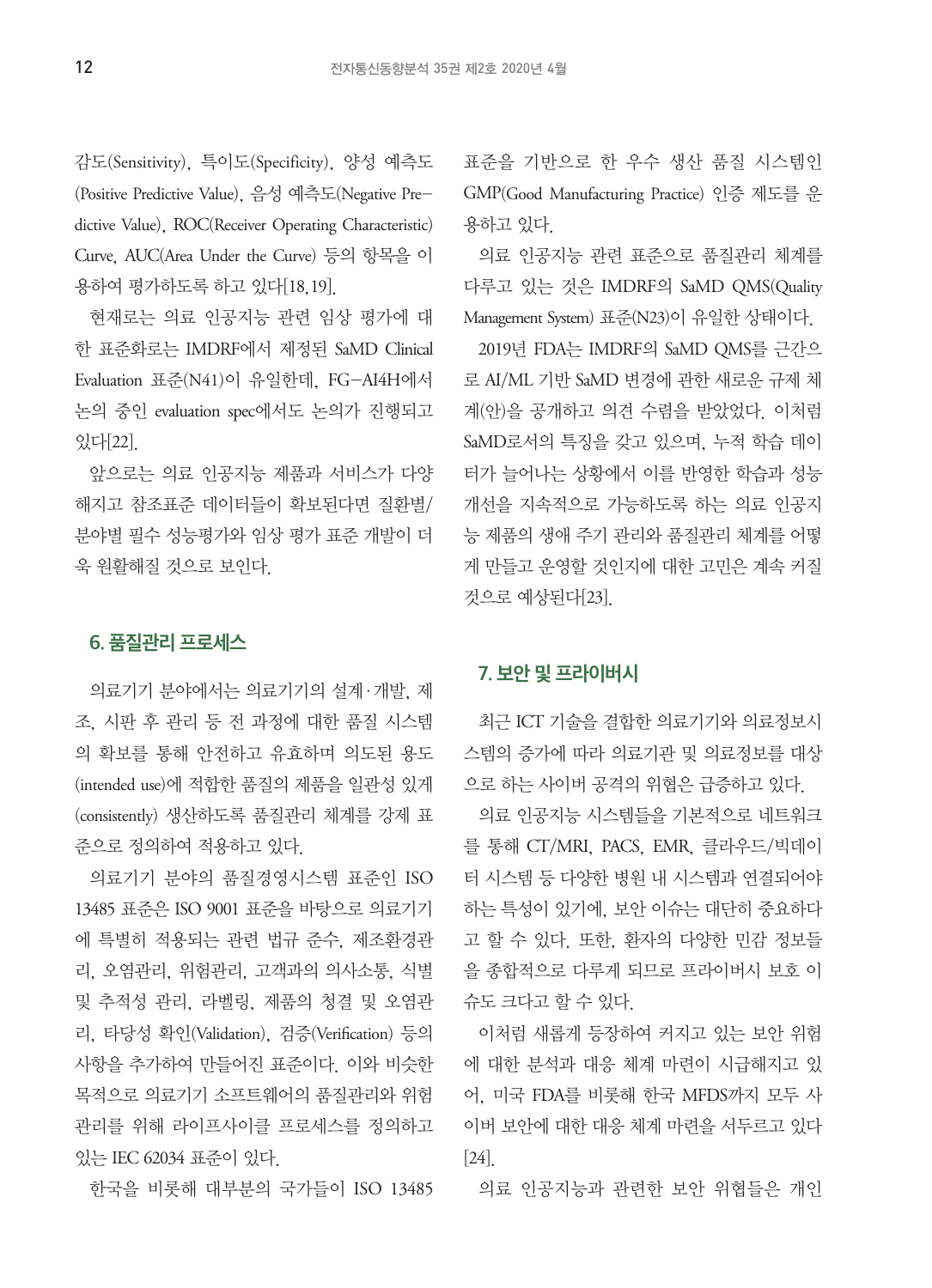정보(데이터) 유출, 악성코드 감염, 기기 오작동, 비인가 접근, 서비스 마비, 데이터 위변조 등의 형태뿐만 아니라 응용 레벨에서의 적대적 공격 (adversarial attack) 등과 같은 형태로도 나타날 수 있다[25,26].

의료 인공지능과 연관된 보안 표준으로 DICOM 에서는 의료영상 데이터의 전송 구간 보호를 위 한 PS3 15 Security and System Management Profiles 표준을 제정하여 활용하고 있다. 또한, IMDRF의 Cybersecurity harmonization WG에서는 SaMD를 포 함하는 Medical Device Cybersecurity를 위한 가이드 표준을 개발하고 있다.

# 8. 윤리적 위험관리

인공지능의 윤리적 이슈에 대해서는 USA, EU 등 많은 국가뿐만 아니라 OECD, ISOC, IEEE, ACM, HIMSS 등과 같은 다양한 조직들에서도 큰 관심을 표명하고 있는 주제이다.

특히 영상 의학을 비롯한 의료 전 분야에서 인공 지능 기술을 적용한 연구와 사례들이 늘어남에 따 라 윤리적 위험관리를 위한 요구들이 늘어나고 있 고 다양한 윤리 가이드라인들도 만들어지고 있다.

84개의 기발행된 인공지능 윤리 가이드라인에 키워드 분석 작업[27]을 통해 가장 빈도수가 높게 등장하는 윤리 기준 키워드와 연관된 주요 유사 연 관 단어들을 요약해 보면 참고문헌 [27의 표 3]과 같다. 이중 상위 4개 기준의 관련 키워드들은 다음 과 같다.

- Transparency (87%): explainability, explicability, understandability, interpretability, communication, disclosure, showing
- Justice, fairness (84%): consistency, inclusion, equity, (non-)bias, (non-)discrimination, di-

versity, plurality, accessibility, reversibility, remedy, redress, challenge, access and distribution

- Non-maleficence $(71\%)$ : security, safety, harm, protection, precaution, prevention, integrity(bodily or mental), non-subversion
- Responsiblity(71%): accountability, liability, action with integrity

의료 인공지능에서 예상되는 윤리적 위험성은 1) AI가 잘못된 결정을 내릴 가능성, 2) AI 학습 데 이터를 이용한 편견과 차별 학습, 3) AI가 악의적 인 목적으로 사용될 가능성, 4) 이익 극대화를 위 한 변경 조작, 5) 인간 존엄성과 선택권에 대한 미 고려, 6) 딜레마 상황에서의 가치 판단 기준, 7) 사 고 발생 시 설명 가능 여부와 책임 소재 등이다. 의료 인공지능에서의 단계별 윤리적 이슈들과 적 용 대상, 해결 방법 등에 대해서는 앞으로도 지속 적인 논의와 정형화 노력이 필요하다[6,28].

현재 인공지능 윤리에 관한 표준화 들은 ISO/ IEC JTC1 SC42의 WG3에서 개발을 시작한 기술 문서들 TR 24027(Bias in AI systems and AI aided decision making), TR 24368(Overview of ethical and societal concerns)을 통해 정리 작업이 진행되고 있 으며, ITU-T/WHO의 FG-AI4H에서도 AI4H ethics considerations 문서 개발을 논의하고 있다. 이 밖에도 IEEE를 중심으로 다양한 표준화 기구들 이 윤리적 이슈에 대해 협력하기 위해 OCEANIS (Open Community for Ethics in Autonomous and Intelligent Systems) 협의체를 구성하여 활동하고 있 기도 하다.

JTC1 SC42의 WG3에서는 향후 표준화 방향 분석을 위해 Roadmap Ad-hoc Group을 신설하 고, 핵심 이슈들인 Transparency, Explainability, Verifiability, Availability, Resiliency, Reliability,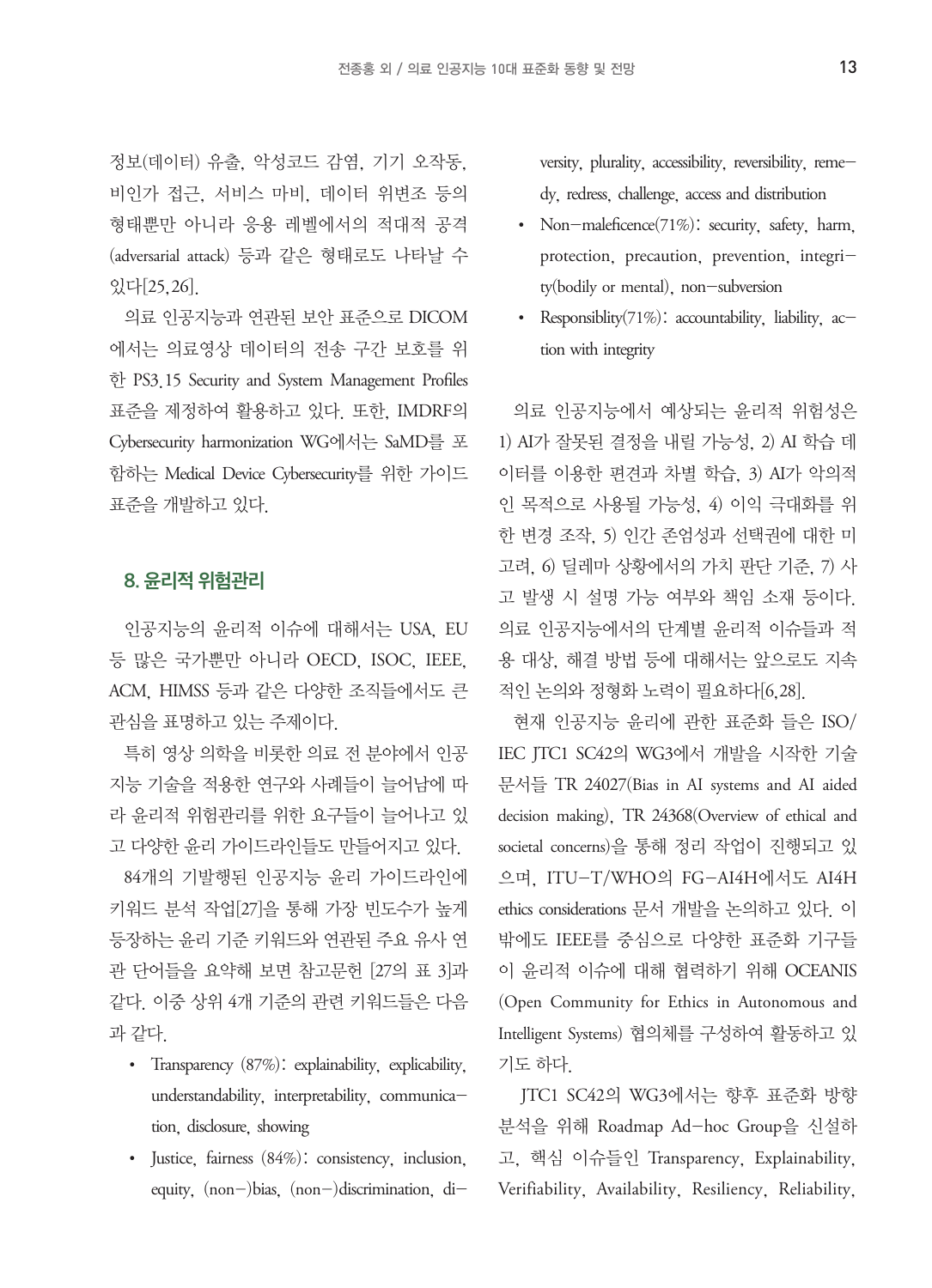Accuracy, Safety, Security, Privacy 등과 관련한 국제 표준화 현황과 협력 방향, 활동 계획을 분석하고 있다.

윤리적 이슈는 더욱더 많은 논의가 필요한 이슈 로, 앞으로보다 세부적인 단계별 위험 분석, 절차 적/기술적 해결 방법 등에 대한 고민과 함께 구체 적인 가이드라인 개발과 표준화 노력이 연계되어 야 할 것으로 예상된다.

# 9. 연동 및 상호호환성

의료영상 정보를 효과적으로 유통하기 위해 DICOM 표준이 중요한 역할을 했던 것처럼, 의료 인공지능은 의료 서비스 생태계 내의 다양한 시스 템들이 유기적으로 연동되어야 효과적으로 동작할 수 있다.

DICOM과 IHE는 annotation 상호호환성 확보와 표준 기반의 AI Workflow 지원을 위해 "이미지 기 반 AI Workflow" 프로파일 개발과 함께, 의료영상 기기에서의 AI 뷰어들이 효과적이고 공통되게 결 과의 저장, 검색, 표시를 할 수 있도록 하는 표준 화를 논의하고 있다.

IEEE의 연방 학습 WG에서는 다양한 분산 데 이터를 학습 데이터 세트로 구성하는 연방 학습 (Federated Learning) 체계를 정의하고자 P3652.1 프 로젝트를 시작하였다. 의료 분야의 경우 다기관 데 이터 학습 및 활용 등을 위해 CDM과 FL을 연계한 학습방법 등에 관한 연구도 활발하게 이루어지고 있다[7].

앞으로 의료 데이터 연동 및 시스템 연동을 위해 HL7/FHIR를 비롯해 의료영상 이외의 데이터들에 대한 호환 포맷 등 다양한 연동 및 상호호환성 표 준화 논의가 시작될 것으로 예상된다.

# 10. 응용 요구사항

의료 인공지능의 응용 분야가 심혈관계/신경과/ 피부과/부인과/안과/소아·청소년과/치과/응급의 학과 등으로 세분화되고, 활용 데이터 유형 및 연 동 시스템들이 더욱 다양하게 연동됨에 따라 분야 별 응용 요구사항들이 새롭게 추가될 것으로 예상 된다. 더불어 시스템 복잡도 증가에 따른 사용자 오류 예방을 위해 IEC 62366(Usability, 사용 적합 성) 검토도 필요할 것으로 예상된다[6-8].

ETRI에서 작업한 ICT 표준화 프레임워크에서 도 20가지 이상의 의료 인공지능 시스템 관련 잠재 요구사항 표준들을 도출한 바 있다[17]. ITU-T/ WHO의 AI4H에서는 의료 인공지능 분야의 유즈 케이스들과 응용 주제별 표준화 이슈 분석과 문서 화 작업을 진행하고 있다. ISO/IEC JTC1 WG12에 서는 의료 인공지능 기술을 적용하여 영상 분할을 하고 3D 모델을 최적화하는 방법에 대한 표준 개 발을 시작하였다.

의료 인공지능은 한 축으로는 의학 분야 이외에 병리학, 간호학, 약학, 한의학, 치의학 등의 새로운 영역으로 응용 분야를 넓혀가고 있다. 동시에 또 다른 축에서는 의료 3D 프린팅과 결합되는 형태와 같이 새로운 융합 서비스 모형도 만들고 있다.

의료 인공지능의 응용 범위가 확대되고 다른 산 업들과 융합 응용 서비스들을 만들어 나간다면 새 로운 응용 레벨의 표준화도 필요하게 될 것으로 예 상된다.

# Ⅳ. 결론

최근 3년 동안의 의료 인공지능 분야는 놀라울 정도로 급성장하고 있다. 관련 연구와 논문들은 폭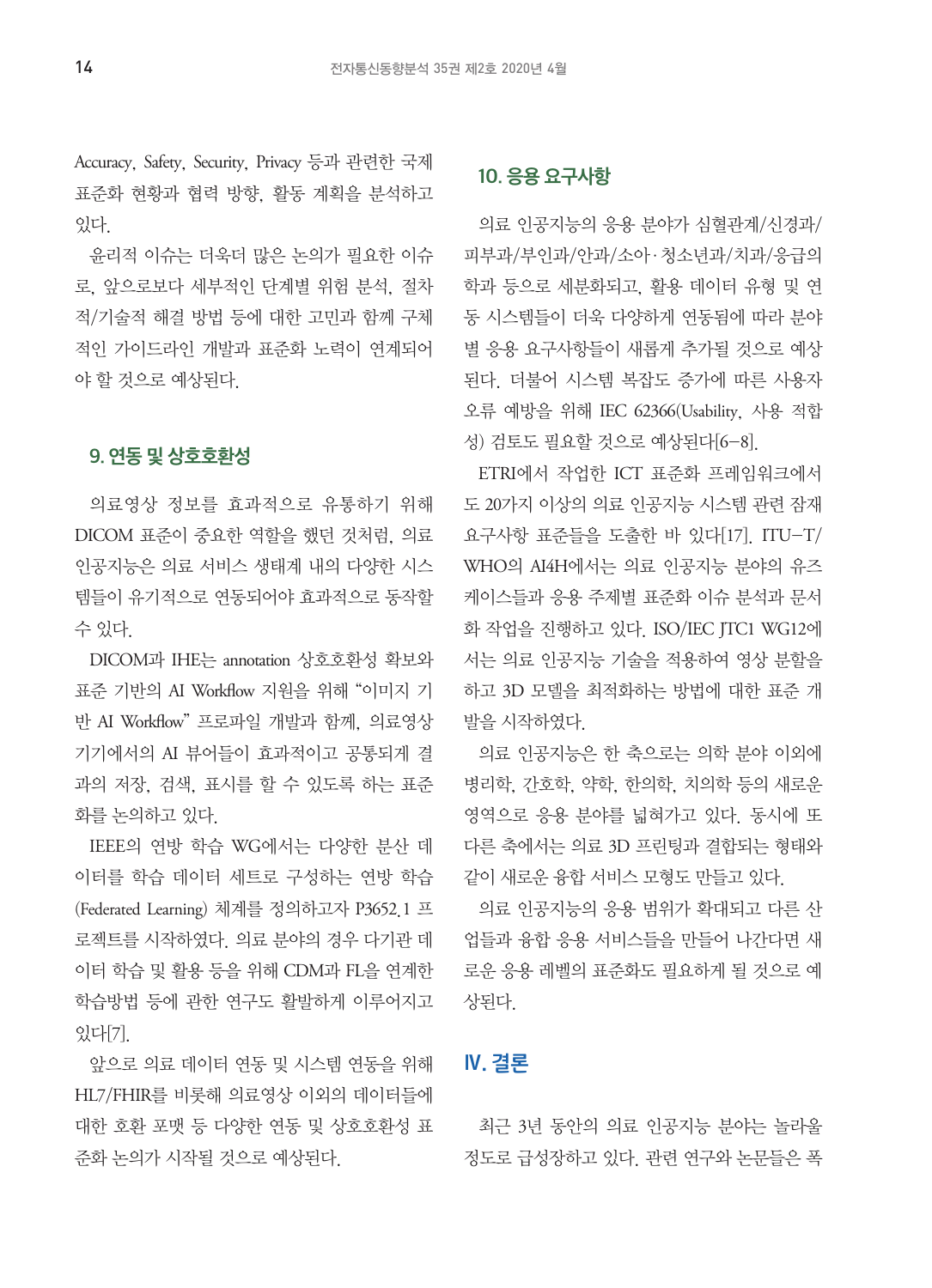발적으로 쏟아져 나오고 있고, RSNA 전시장에서 몇몇 부스로 시작한 의료 인공지능 관련 전시가, 2019년 말에는 RSNA 전체 전시 행사의 20% 이상 을 차지하는 규모로까지 성장하였다. 전 세계 시장 규모도 2025년에는 20조 원에 달할 것으로 전망되 고 있다.

반면 다른 한편에서는 현 단계의 한계점과 문제 점을 명확하게 인식해야 한다는 연구 결과들도 나 오고 있다. 구글 연구진이 BMC Medicine에 기고 한 논문에서는 임상 유효성 확인 부족, 성능 비교 의 어려움, 상호호환성 부족, 적대적 공격이나 전 산 조작에 대한 취약성, 지속적으로 변화하는 인공 지능을 평가/관리하기 위한 체계의 결여, 설명 가 능한 인공지능 기술의 필요성 등과 같은 15가지 이 슈들이 지적되기도 하였다. 이러한 이슈와 한계점 들은 앞서 정리하였던 표준화 이슈들에서 이미 언 급되었던 문제점들이기도 하다[6].

현재 의료 인공지능 분야 기술은 빠르게 성장하 는 패러다임의 변환기에서 있다. 국제적인 표준과 기준 규격에 대한 논의는 시작 단계에 있지만, 국 가별 독자 규제 체계 신설 노력과 함께 국제 조화 의 필요성도 동시에 커지고 있다.

지금까지 살펴본 동향들에서 알 수 있듯이 최근 2년 사이에 다양한 기술개발이 진행되면서 표준화 시도들도 빠르게 확산되고 있다. 표준화 추진 방향 도 10가지 핵심 이슈들로 수렴되고 있고, 국제표 준화 기구 간의 주도권 경쟁도 치열해지고 있다.

미국과 중국의 인공지능 육성 전략에서 보듯 표 준화는 산업 육성을 위해 필수적으로 뒷받침되어 야 하는 요소이다. 우리 정부가 인공지능 국가전략 을 수립/공표하고 적극적인 대응을 시작한 것처럼 의료 인공지능 기술 개발과 연계한 국제표준화 및 규제체계 수립이 필요하다. 나아가 종합적 관점에 서 의료 인공지능 기술-표준 기반 산업 육성 전략 을 수립하고 중장기적인 로드맵 개발과 추진 노력 이 동반되길 기대한다.

### 약어 정리

| AI           |                                         |
|--------------|-----------------------------------------|
|              | Artificial Intelligence                 |
| <b>AHG</b>   | Ad-hoc Group                            |
| <b>AUC</b>   | Area Under the Curve                    |
| <b>CAD</b>   | Computer Aided Diagnosis                |
| <b>CDSS</b>  | Clinical Decision Support System        |
| <b>CT</b>    | Clinical Terms                          |
| <b>DICOM</b> | Digital Imaging and                     |
|              | Communications in Medicine              |
| FG           | Focus Group                             |
| <b>FDA</b>   | Food and Drug Administration            |
| FML          | Federated Machine Learning              |
| <b>GDPR</b>  | General Data Protection Regulation      |
| <b>HIMSS</b> | Healthcare Information and              |
|              | Management Systems Society              |
| <b>IEC</b>   | International Electrotechnical          |
|              | Commission                              |
| <b>IEEE</b>  | Institute of Electrical and Electronics |
|              | Engineers                               |
| <b>IHE</b>   | Integrating the Healthcare Enterprise   |
| <b>IMDRF</b> | <b>International Medical Device</b>     |
|              | Regulators Forum                        |
| <b>ISO</b>   | International Organization for          |
|              | Standardization                         |
| ITU          | International Telecommunication         |
|              | Union                                   |
| <b>JTC</b>   | Joint Technical Committee               |
| <b>ROC</b>   | Receiver Operating Characteristic       |
| ROI          | Region of Interest                      |
| RSNA         | Radiological Society of                 |
|              | North America                           |
|              |                                         |